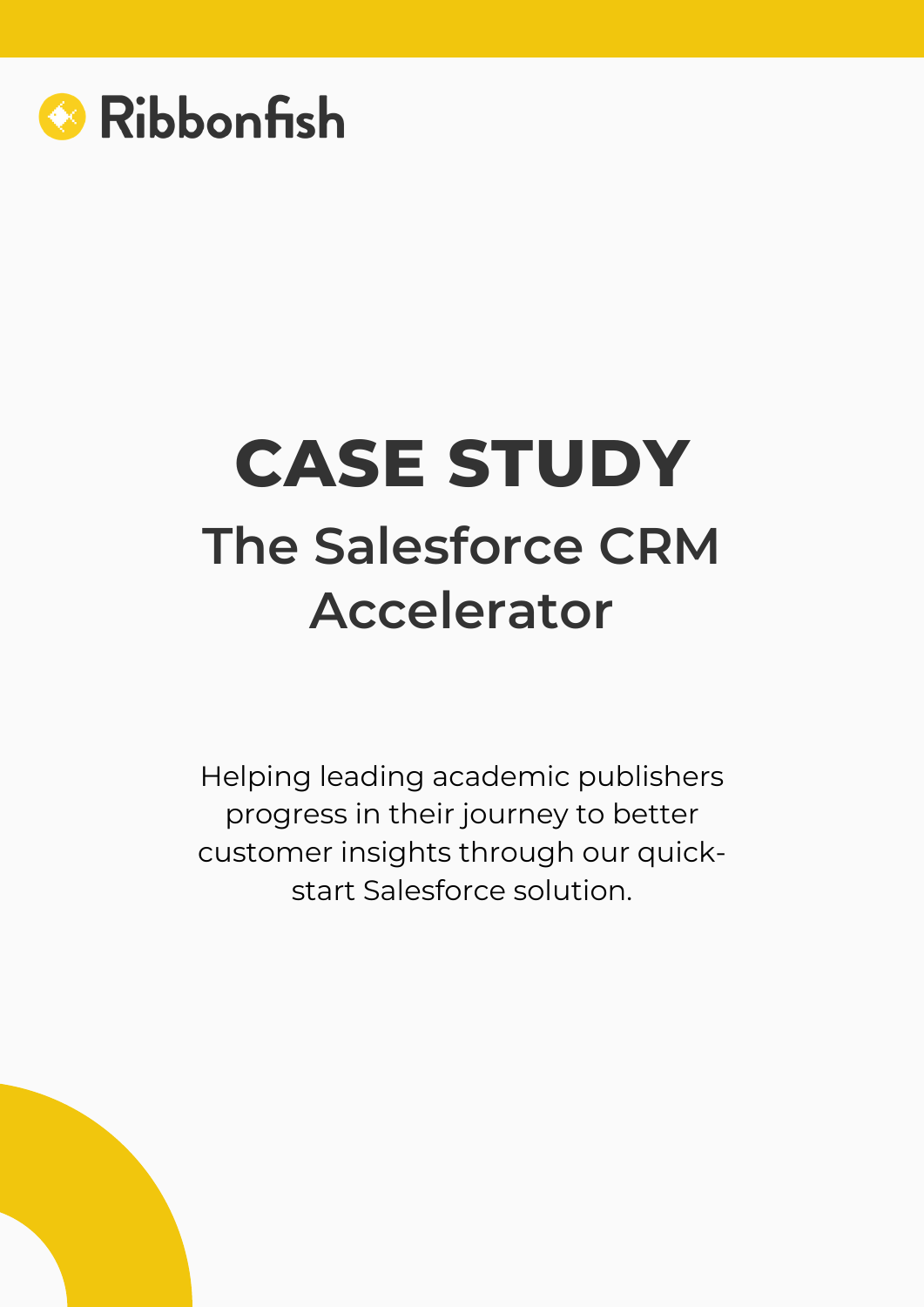## Introduction

**[Ribbonfish](https://ribbonfish.co.uk/)** has been working with publishers for over 12 years, which means we've seen it all. As well as having an understanding of the publishing process, the people you collaborate with and the tools involved, we have first-hand insight into the technology barriers that, in particular, sales and marketing teams in the industry face.

We have coalesced our teams' knowledge to develop our "Salesforce CRM Accelerator" to elevate publishers' journeys to consolidating, capturing and enriching their customer data.

In this case study, you can learn more about the problems the Salesforce CRM Accelerator was created to solve, how leading global academic publishers have used it, and how the platform – together with our expert knowledge – can evolve and develop to address the big challenges in your organisation.

## The Accelerator

#### **What is it?**

The Salesforce CRM Accelerator (or the Accelerator for short) is our unique end-toend publishing CRM solution to help academic publishers get started with improving the structure and quality of their customer data.

Built on the Salesforce platform, we have configured the vanilla software with some key CRM features in place as standard, "accelerating" (see what we did there?) the initial part of your journey.

From there, it can be customised, developed and enhanced even further to meet your specific requirements, strategic goals and business objectives. This ensures that your final system works for you and is able to deliver on your vision.

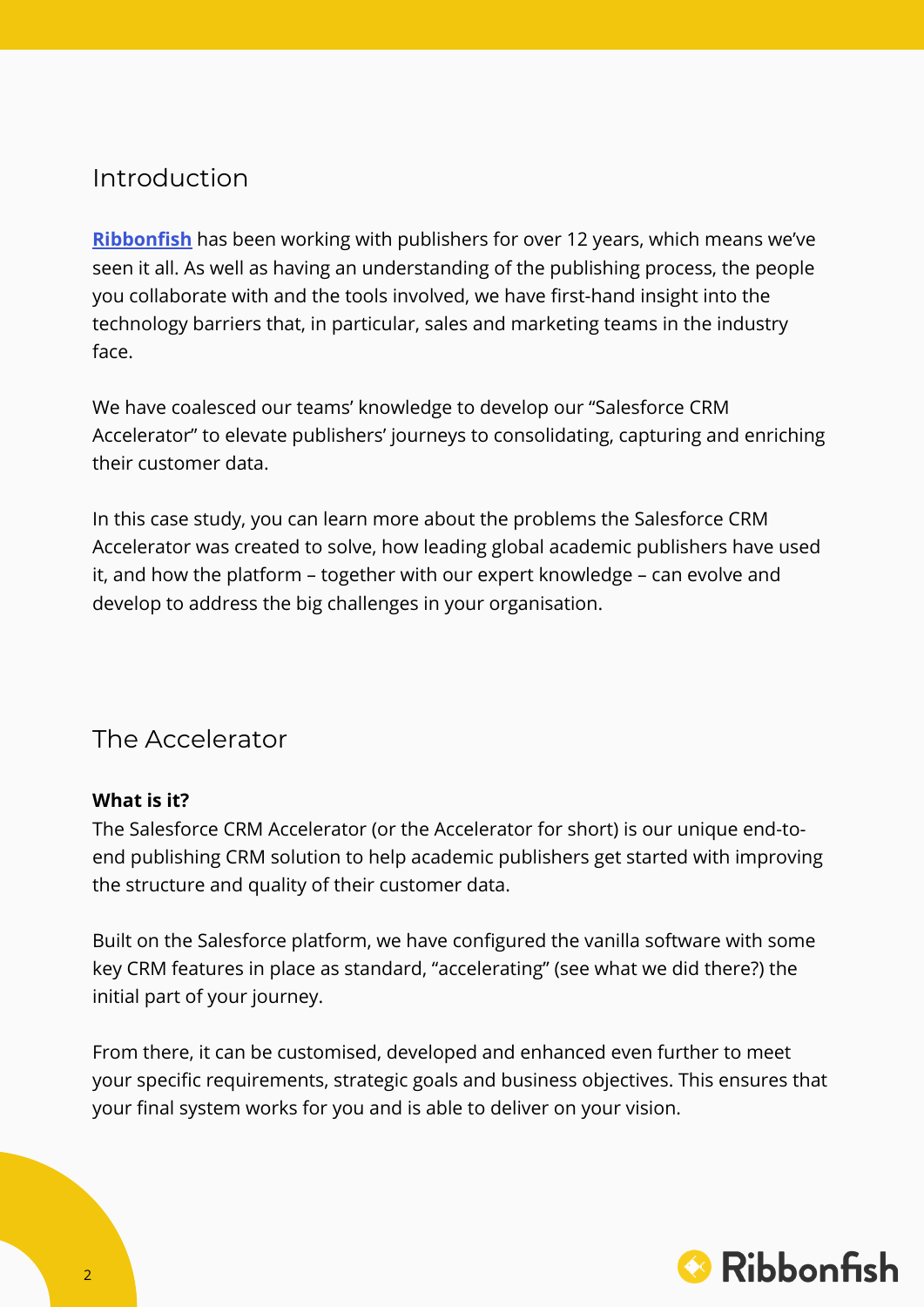#### **How does it work?**

The Accelerator is able to unify marketing, sales, publicity data onto one platform, promoting collaborative working. You get a single source of truth for all transactions with your customers. Your data is structured, consolidated and customisable and includes features such as:

- Flexible custom data fields and workflows without the need for coding.
- Relevant custom account/contact types specifically for publishing Faculties, Departments, Courses, Press/PR, Libraries, Societies, Authors and many more – each with their own custom data fields, page layouts and other useful defaults.
- Campaigns customised for the many different types needed by your marketing teams.
- 100s of custom fields added to collect data relevant to publishing.
- Opportunities customised for publishing from book adoptions and subscriptions to renewal and bulk sales – all of which capture custom data and track the sales process.
- A custom 'quick order' tool that can be easily configured for each customer allowing you to quickly process orders from the contact record to send free copies of various different kinds e.g. Sample/Inspection copies, Review Copies, Publicity Copies etc.
- Integration to the MailChimp app, Pardot and HubSpot.
- And much, much more!

#### **Why Salesforce?**

The Salesforce platform is the most popular CRM for a range of companies across different industries. Cloud-based and fully mobile-ready, there is no need to plan for in-house infrastructure, back-ups or high availability. The interface is modern, fully customisable by each user, and has all the productivity tools you need at your fingertips.

It's flexibility allows for creation and configuration of custom data objects, fields and workflows all without the need to write code. There is also a large ecosystem of associated apps and connectors available via the AppExchange, and Salesforce has an open architecture providing an API framework.

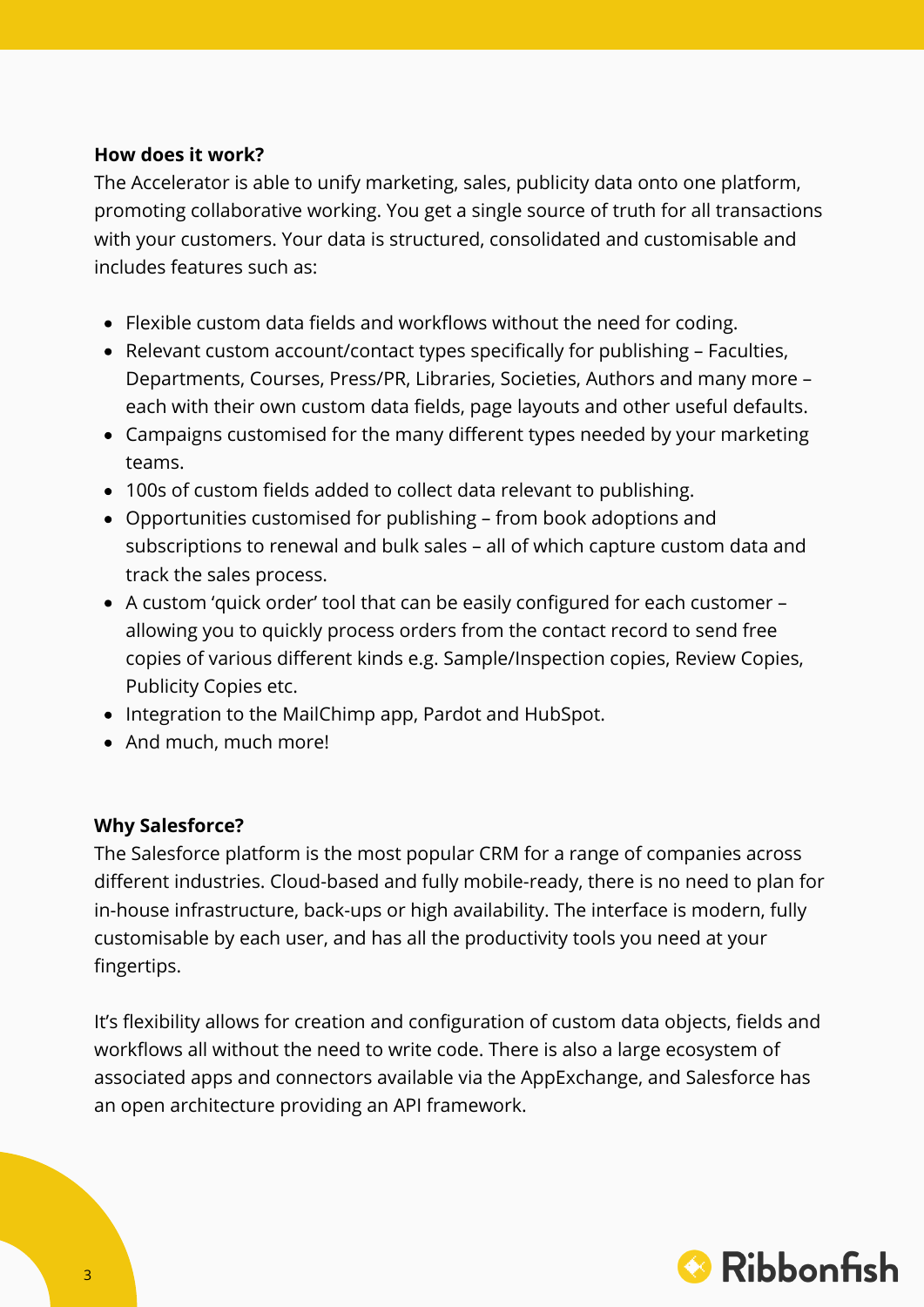## The Problems

Our work with publishers has helped us to identify key issues that they face. These include:

- Disparate sources of customer data from customers to adopters and media
	- Manual and duplicated effort around managing customer data e.g. contact details and correspondence
	- Data quality and consistency issues
- Legacy platforms that are aging, unintuitive, slow, unreliable and unsupported
	- Limited ability to scale and support new processes
	- o Slow systems that often cannot be used remotely
	- Lack of open architecture and integration
	- No dedupe checking
	- o Inadequate reporting and visualisation capability
- Lack of customer intelligence, history and pipeline
	- o Scattergun approach with non-targeted marketing campaigns
	- o Inability to measure the effectiveness of campaigns
	- Missed commercial opportunities for up-selling and cross-selling

If these all have left you nodding furiously, then read on to find out how the Accelerator helped to solve these problems for some of our customers…

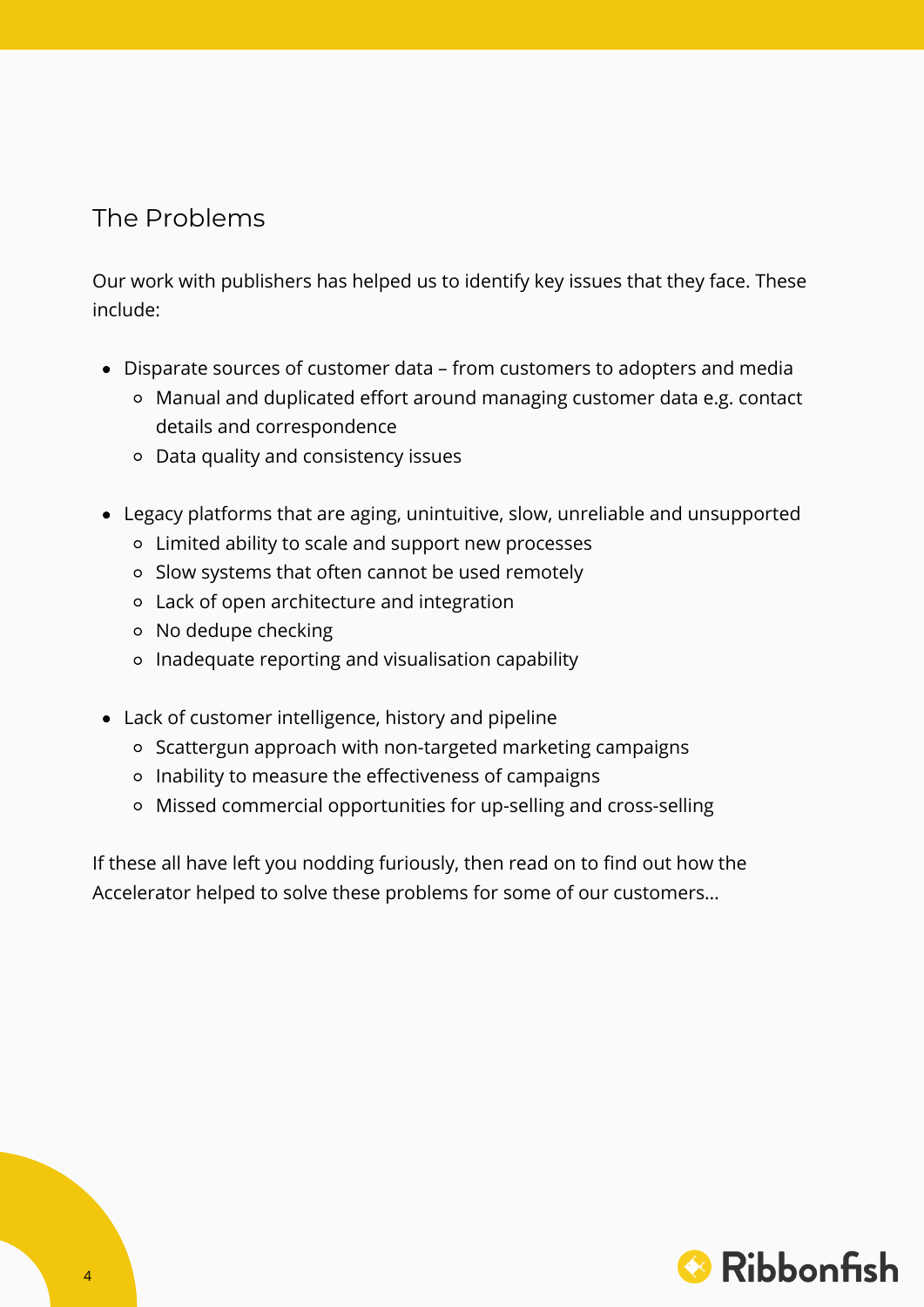## The Solution

Working with the teams at Bristol University Press, The MIT Press and Princeton University Press, and with their specific challenges, requirements and business goals in mind, the Salesforce CRM Accelerator was able to give them all the benefits of inbuilt customisations and our industry knowledge to elevate their starting point. It provided a fast-tracked solution that…

- Became the system of record providing de-duplication capabilities to maintain clean customer data
- Allowed the team to unlock the value of their data by identifying cross-selling opportunities through reporting and data dashboards

#### **How did the Accelerator help them to do this?**

The sales and marketing teams were set up with a strong foundation, with features as standard including:

1. Bespoke objects and fields for Titles and Courses specific to academic publishing.

2. Customised orders, opportunities and campaigns for the many varied types of products, customers and approaches they needed.

3. A single view to track the whole sales process from beginning to end, and realise new opportunities.

4. Quick orders generated, linking the order as part of a response to a marketing campaign – allowing them to segment and target more effectively.

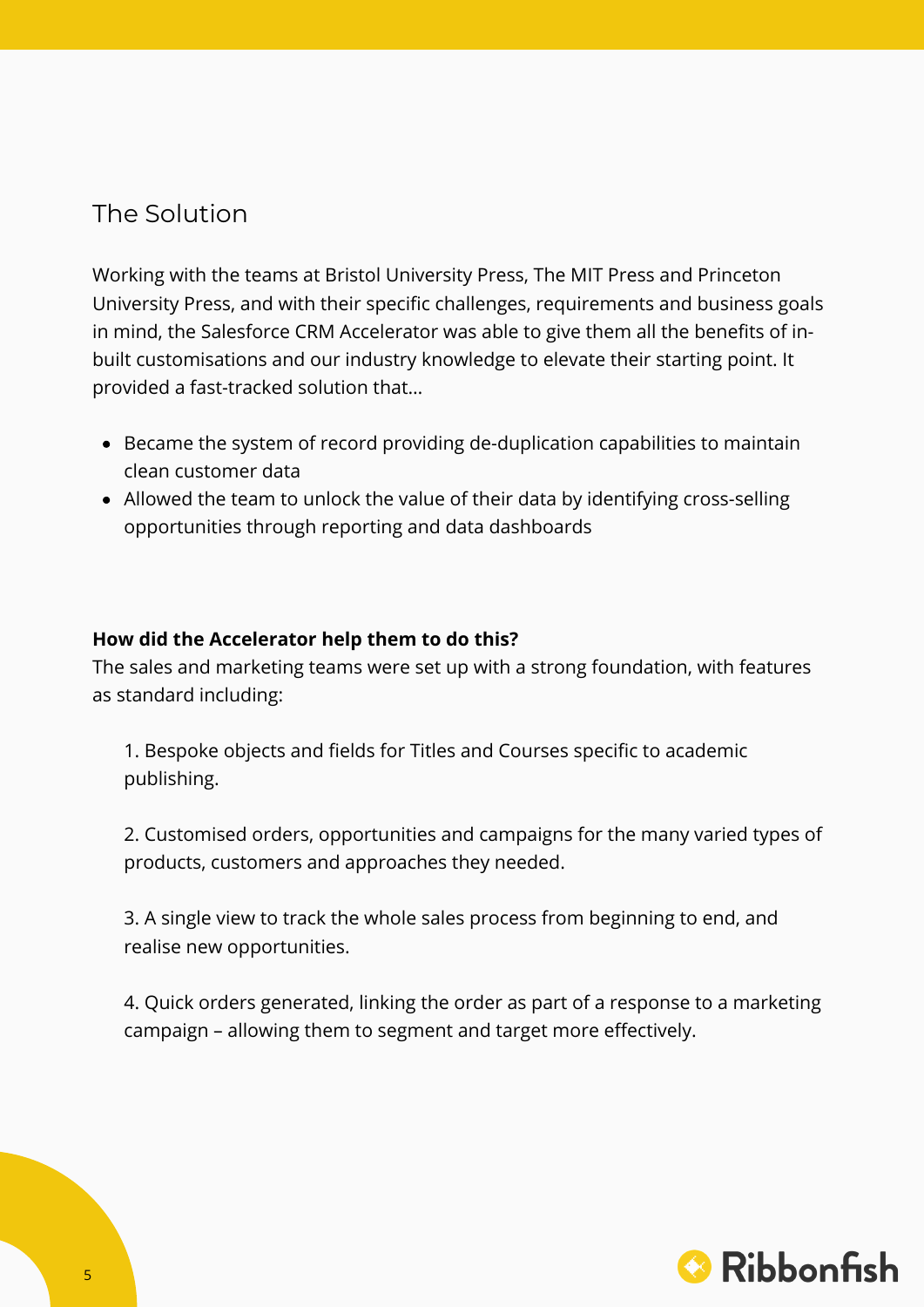It also gave them a starting point that was considerably further down the line than with any other CRM implementer without our "accelerated" features. They were able to:

✔ Start at a different level. Instead of back to basics, they had the step up from our solutions and industry expertise that they wouldn't have received from other service providers.

✔ Speak their own language. We met the teams as equals and were able to immediately dial into the issues they cared about. Little adaptations were needed to adjust for publishing or book marketing jargon, which enabled them to tap into our knowledge effectively and set up solutions that worked for their organisation in isolation and also within the industry as a whole.

✔ Remain focused on their core objectives. Their journey to capturing, consolidating and using their data in a way that works for them was able to feed back into the overall strategies and aims of the organisation. With the initial boost from the Accelerator, they were able to get there much quicker.

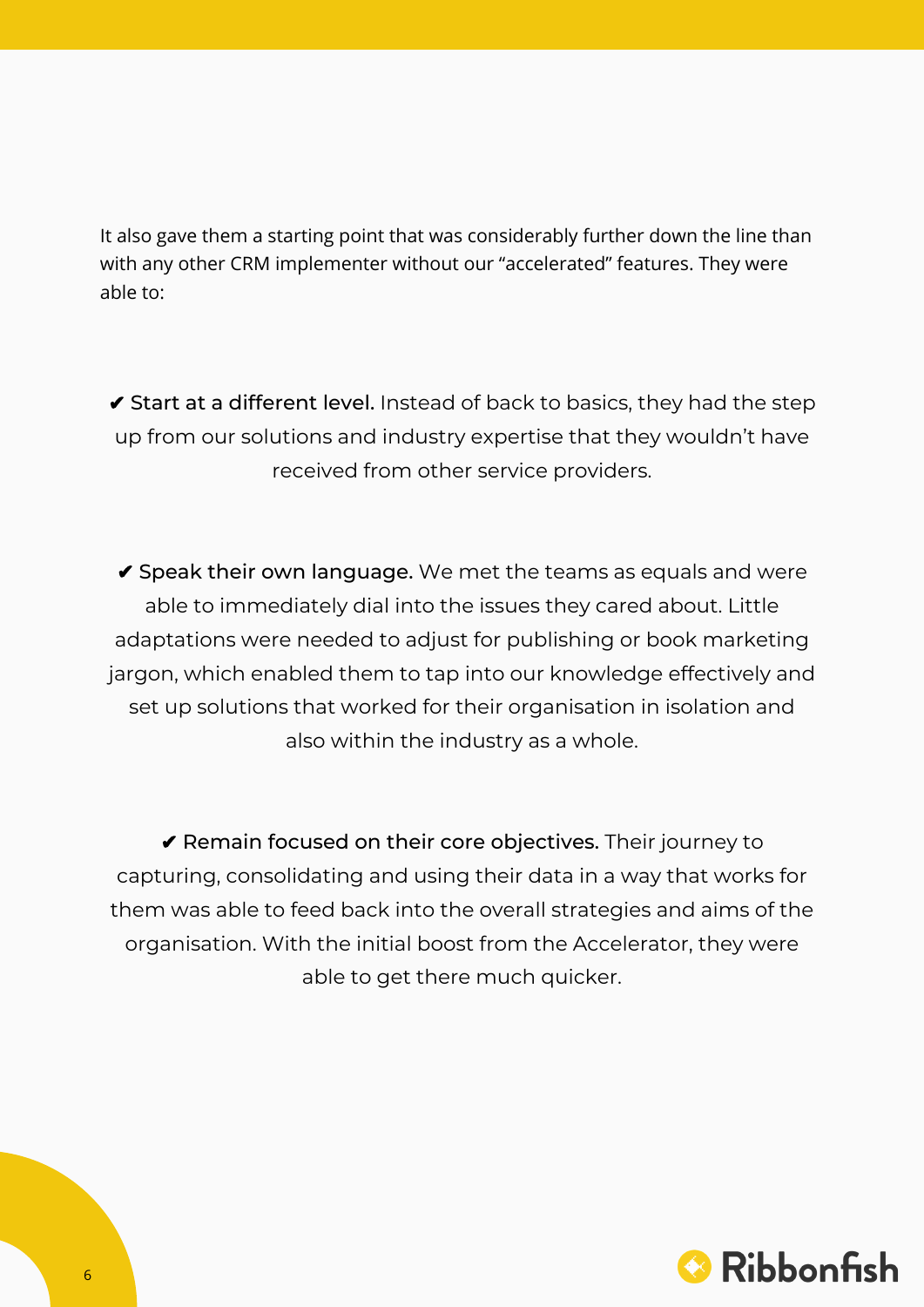## The Outcomes

The Accelerator provided the teams at PUP, BUP and The MIT Press with a system that was able to perform the functions most needed by the Sales and Marketing teams. They could start unlocking wins and begin solving their main issues.



Specifically, Princeton University Press has been able to work collaboratively across marketing, sales and publicity. They have been able to break the cycle of working in silos and become much more efficient as an organisation.

Having achieved a single view of their customers, together with the efficiency gains from collaborative working, they now have the opportunity to spend more time engaging directly with their customers, building up a holistic, enriched view of those customers and using this as a springboard for future insights – all with the end goal of putting the customer first.

*"Since the Publisher CRM Accelerator went live here at Princeton University Press we have enjoyed so many efficiencies! All our consumer data across many segments is now consolidated in one place rather than in numerous disparate spreadsheets. We are building up a single, enriched view of our consumers and we are leveraging this data to communicate more directly with them. The Publisher CRM Accelerator allows our marketers, publicists, and sales staff to collaborate more efficiently across their respective departments and has integrated beautifully with Salesforce and Hubspot. It has been immensely valuable to have one source of truth that we can build upon to further explore opportunities to engage with our consumers and to ensure we put their interests and needs first".*

**– Katie Hope, Director of Marketing & Sales at Prince University Press**

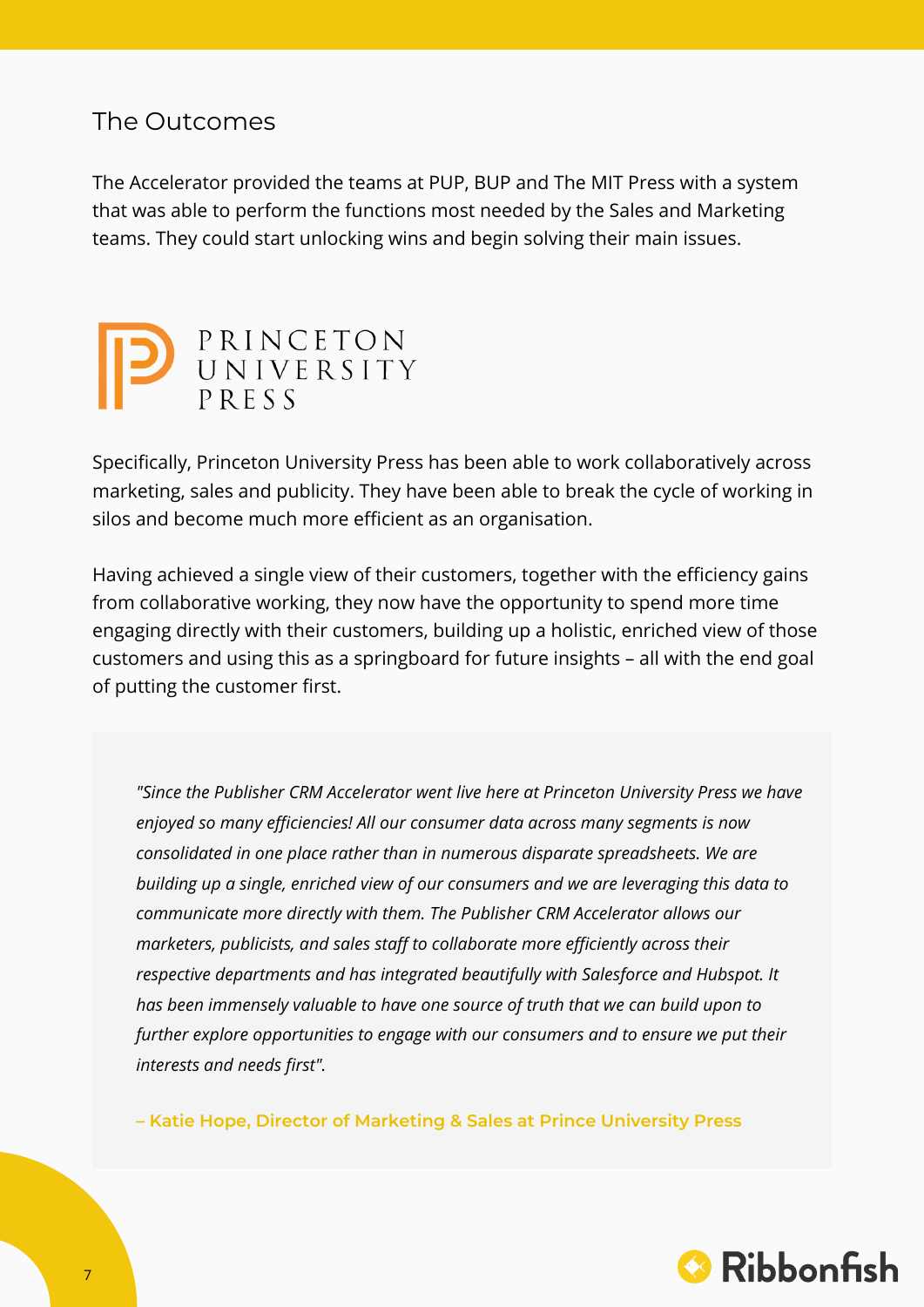

For Bristol University Press, they have been on quite a journey, firstly dealing with the basics of consolidating all their customer data and ensuring GDPR compliance.

From this starting point they have been able to build their market intelligence and marketing research, and create a 360-degree view of their individual customers and their requirements and needs. This gave them a much clearer idea of customer segmentation, which is now feeding into all of their future campaign planning.

*"We could get that clarity, to be able to look at an institution and see exactly what they are adopting. And so we can upsell to them, and we can also contact them, and we hold all of that information in one place, which has been a brilliant upside for us."*

**– Jo Greig, Sales and Marketing Director at Bristol University Press**



The MIT Press are ready to go live and they are looking forward to gaining efficiencies from having one source of truth and a holistic picture of their customers.

They will be able to track campaigns, adoptions and subscriptions, and pivot to becoming more customer centric through access to good quality data and insights allowing better segmentation/ targeting and promotion. We look forward to hearing more about the benefits they reap in the coming months!